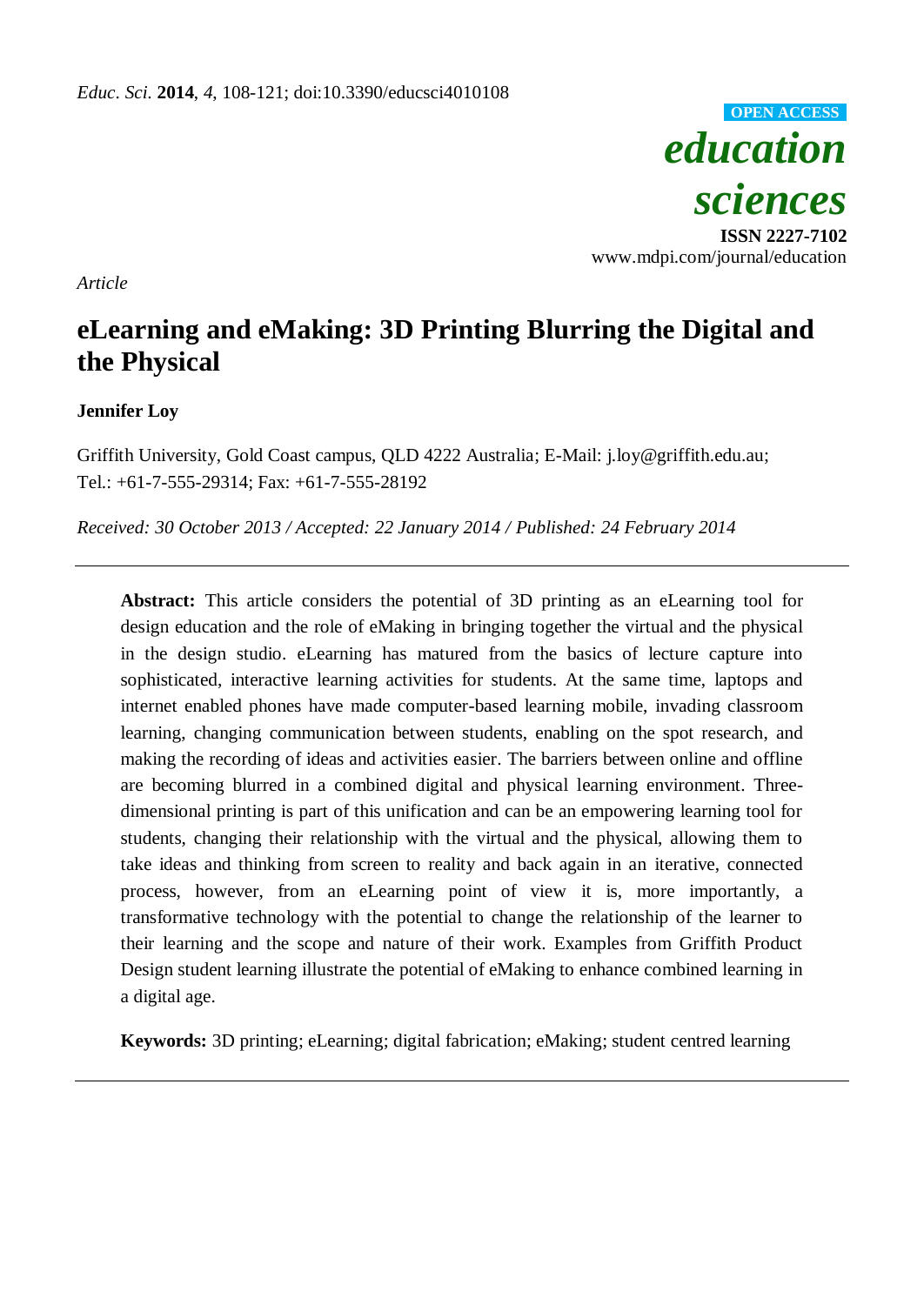### **1. Introduction**

This article is about the broadening scope of eLearning. In particular it is about how eMaking, based on 3D printing as part of an eLearning strategy, has implications and opportunities for learning and teaching that go far beyond the documented benefits of conventional digital fabrication technologies in design student learning, such as demonstrated through the use of computer numerically controlled routers in studio learning [1]. Web 2.0 has changed learning, and this article provides a tangible example-through 3D printing-of how it is opening up new learning opportunities that change the students' perspectives and supports significant learning.

The article is divided into three sections.

- The first deals with the straightforward, observable improvement in student work that has occurred with the introduction of 3D printing technology into the teaching studio.
- The second addresses the changing relationship that is observable between the students and the lecturers when the broader implications of 3D printing as part of eLearning are taken into account.
- The third gives examples of how the technology and eLearning are linking the student to a much bigger sense of the world, their responsibilities, ethics, *etc.* and are changing practice.

The examples given are from the first year Product Design studio at Griffith University (except for the heart project, which is from a Masters student at Griffith) and are based on evidence of changing practice over the last four years.

# **2. The Introduction of 3D Printing Technology into the Teaching Studio**

Student centred learning and the importance of empowerment, as discussed in Weimer's seminal work on changing the balance of power in the classroom in higher education [2], is at the heart of bringing 3D printing into the Product Design studio. Fundamentally, 3D printing creates a direct link between a 3D-computer-based model and the formation of an accurate object from that model. Before anything else is considered, the direct linking of object making to computer based modelling immediately changes the relationship of the student to making.

For anyone unfamiliar with the technology, 3D printing developed from rapid prototyping into a range of processes technically known as additive manufacturing as they all build objects up in layers and are not dependent on preformed moulds or tooling. The desktop fused deposition modeller (FDM) in Figure 1 is the most basic form of the technology. It extrudes an engineering grade polymer, acrylonitrile butadiene styrene at approximately 0.2 mm suitable for practical use. The polymer is heated to over 220 degrees Celsius (with the platform is heated to around 100 degrees Celsius) so that each successive layer adheres to the one before. Although it is a slow process, students are engaged by it. As an example, Figure 2 shows a speaker housing that a first year student at Griffith University designed, modelled, and printed on a desktop FDM, outside of set assignment work, within weeks of learning the basics of the technology.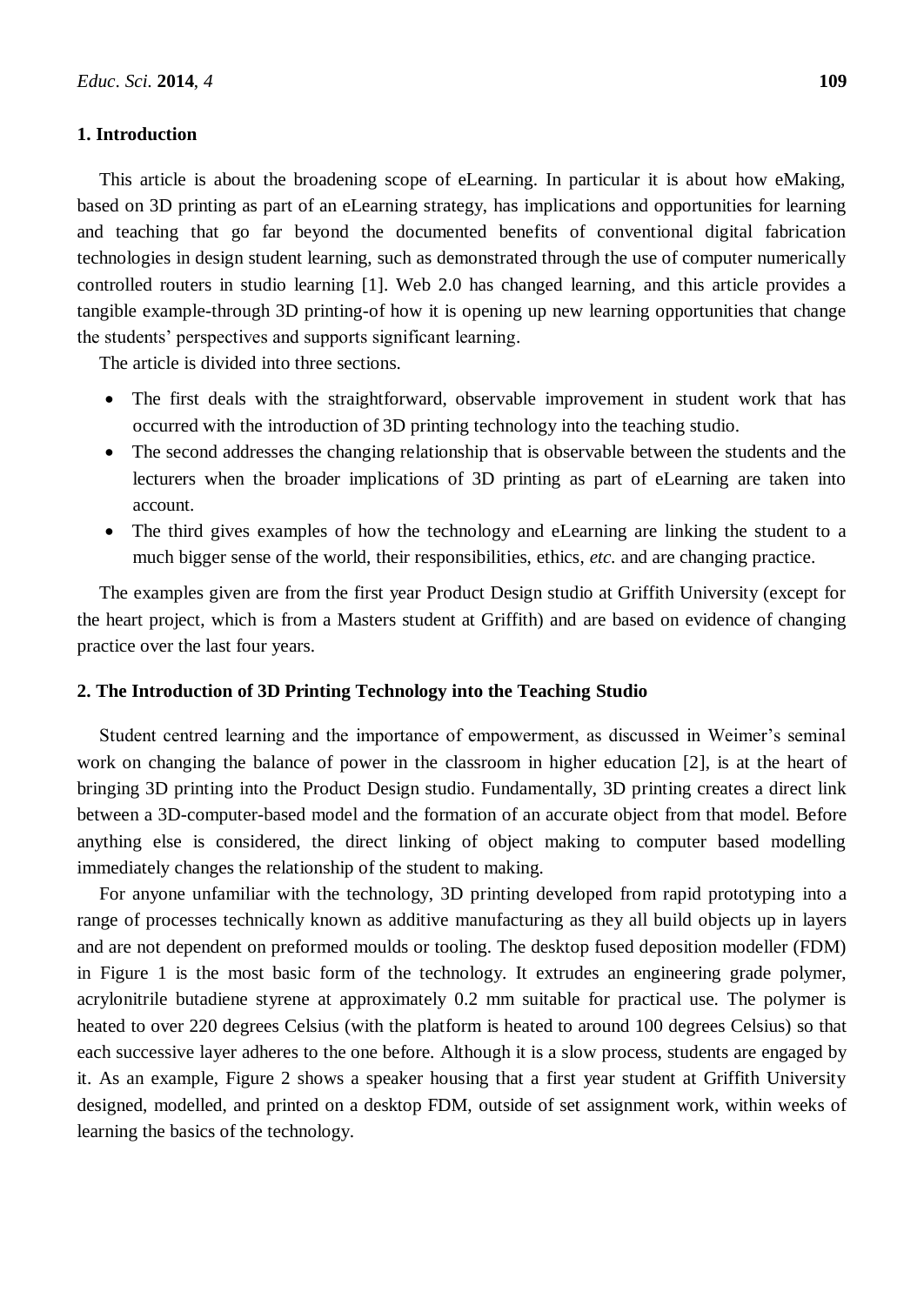#### **Figure 1.** 'Up' desktop 3D Printer.







Learning by making has a long established history in design education as products have to be taken beyond concepts, through an iterative process of testing and development [3] into a reality that can withstand the rigours of functional, as well as aesthetic roles once they are commercially manufactured. However, in recent years, workshop practice in higher education has been losing traction both with faculty because of high running costs and increased liabilities [4], and with the students themselves because of a lack of enthusiasm for spending time in the workshop environment. For a generation that has predominantly been brought up immersed in a virtual world, where, in a single internet minute, there are around 609,800 gigabytes of data transferred, 204 million emails sent, 2.5 million searches undertaken, 3000 photographs uploaded, and 100,000 tweets [5], physical workshops are likely to be more alien environments than for previous generations. For Product Design education, the corresponding rise in 3D-computer-based modelling to its current level of sophistication has added to that disconnect, with students drawn to the more familiar workspace. As 3D-computermodelling has developed, the proportion of time the student spends in the virtual environment has increased, taking time away from the studio and from practical workshops. By linking a form of physical making directly to the 3D virtual environment, 3D printing builds on that computer confidence, rather than works outside of it. This has been observed in examples of practice at Griffith University. There is a contrast between first year visual, physical product design models built in modelling foam in the workshop (previously the only option for creating quick sketch models for design development for ergonomics for example), and the complex objects created with 3D printing, such as those shown in Figure 3, created by first year students in 2013. Three-dimensional printing enables the students to realize the sophisticated models they imagine, based on their expertise in 3D computer-based modelling, not based on their skills in the traditional workshop.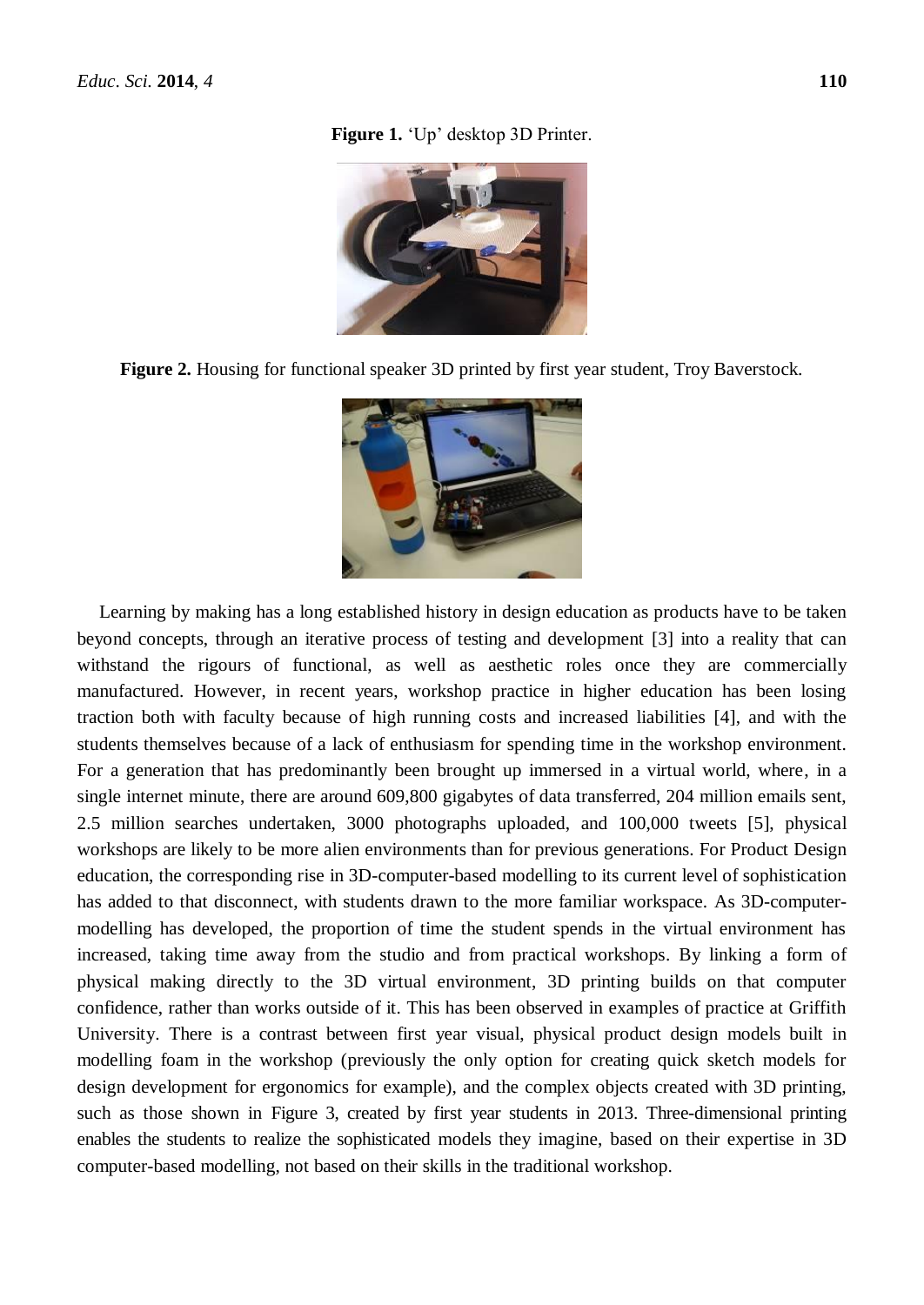

**Figure 3.** Examples of first year sketch models 3D printed in class that would be too difficult to sculpt in conventional model making foam (**a**) Matt Deshon (**b**) Dave Haggerty.

Whilst this could be expected to further distance students from conventional workshop practice, this has not been the case [6]. Reconnected to making, and with confidence in their ability to create physical objects from concepts, students are then able to be bridged into workshop practice through activities such as jig making, which engage them critically, rather than through conventional introductory workshop skills.

In the design studio, 3D printing fundamentally reconnects students to objects and the reality of their work, which is topical as one of the most significant issues for design in higher education over the last ten years has been the breakdown of traditional studio practice [7] and the fragmentation of process. Design is an iterative process [8] where students develop concepts through research, reflection, drawing, studio model making, and workshop prototyping. Workshops have been integral to design learning, as without hands-on experimentation as part of design development it is difficult for students to develop the understanding of material characteristics and behaviours necessary to translate concepts into reality. Although there are still exceptions, such as in Product Design studio practice at Stanford [9], modularisation of the curriculum has tended to separate out workshop and studio. In addition, since the late 1990s, computer based 3D modelling software has grown in sophistication to a point where virtual models can be assigned material properties and tested. Concepts can, to an extent, be explored on a design level during 3D computer based modelling, and the opportunities afforded by techniques, such as generative modelling influence design thinking. Computer aided design (CAD) should therefore no longer be considered a documentation tool added to the end of design process, but rather be viewed as part of design development and integrated into it.

At Griffith University, in the first year design studio, a new workspace has been developed over the last three years that was formerly introduced in 2013, based on the idea of eMaking. The aim has been to reconnect studio, CAD and workshop but also to design a workspace that is based on designing now, as opposed to historical practice, with group work and Internet based communication essential and constant access to resources on the web and online learning content as a requirement.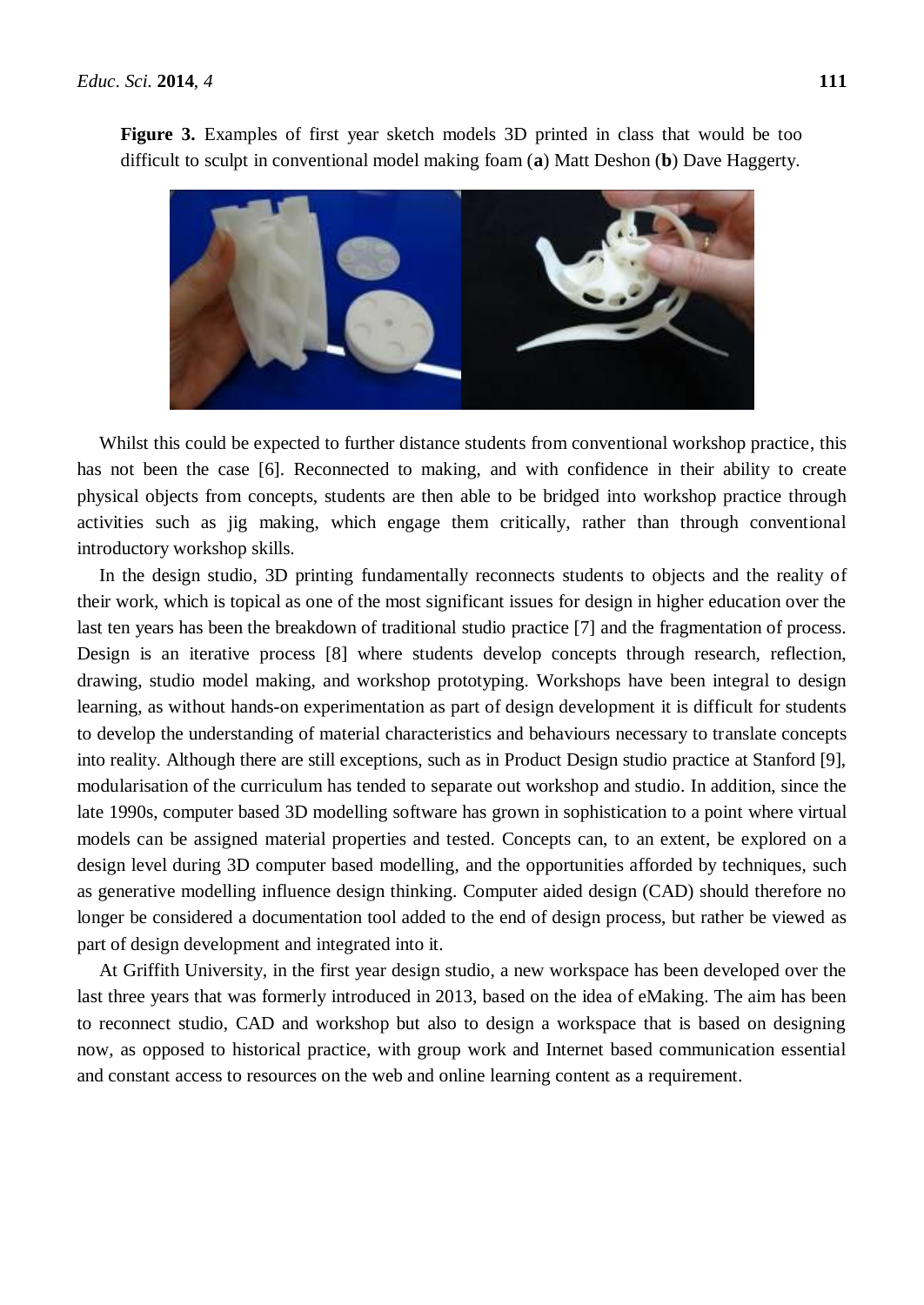**Figure 4.** Combining studio practice, online research, 3D-computer-based learning and digital fabrication through 3D printing for iterative design process, and group work for design students.



Ramsden states, "A focus on collaborative, supportive and purposeful leadership for teaching is associated with a culture of strong teamwork and student-focused approaches" [10]. By creating eMaking studio facilities as digital hubs, students can discuss and develop ideas on screen and through the physicality of form and structure more easily. By creating table space and floor space around the idea of a 'digital pod' (see first year Product Design students at work in the studio in Figure 4), students can work seamlessly between drawing, sketch modelling, online research, computer modelling, and digital fabrication, in a learning cycle that moves their design thinking forward with more self determination. This new form of digital design studio places the student very much in the centre of their own learning with the facilities to work iteratively both on their own designs and in groups.

# **3. Changing the Student's Perspective through 3D Printing as Part of an eLearning Strategy**

# *3*.*1*. *Changing Product Design Student/Lecturer Relationships*

Fundamental to this independence through changed studio practice is Ramsden's research in education where he states that "an information-transmission, teacher-focused approach to teaching on the part of a teacher is associated with a surface approach to learning on the part of their students, while a conceptual change and development, student focused approach to teaching is associated with deep learning" [10]. Central to student centred learning is a shift of the balance of power within the learning experience from the lecturer to the student [2] and that has occurred in this case partly because of the unforeseen broader impact of 3D printing on design practice and product and the Internet as a research and communication tool. Formerly information coming into the design studio predominantly came from the lecturer and the resources and research direction the lecturer provided. As resources were chosen and developed by the lecturer, they were familiar to–and endorsed by–that lecturer. Student questions could therefore be anticipated, and it is likely too that most questions would be similar in any repeat taught sessions. Most design lecturers bring, to their role, direct experience of industry practice on which they draw for their teaching. Since the industrial revolution, mass production practices have essentially been refined rather than replaced. Experience in one technology generally informs practice in others, and the underlying principles for mass production have applied across disciplines. This is not the case with 3D printing. There are constraints and opportunities, as there are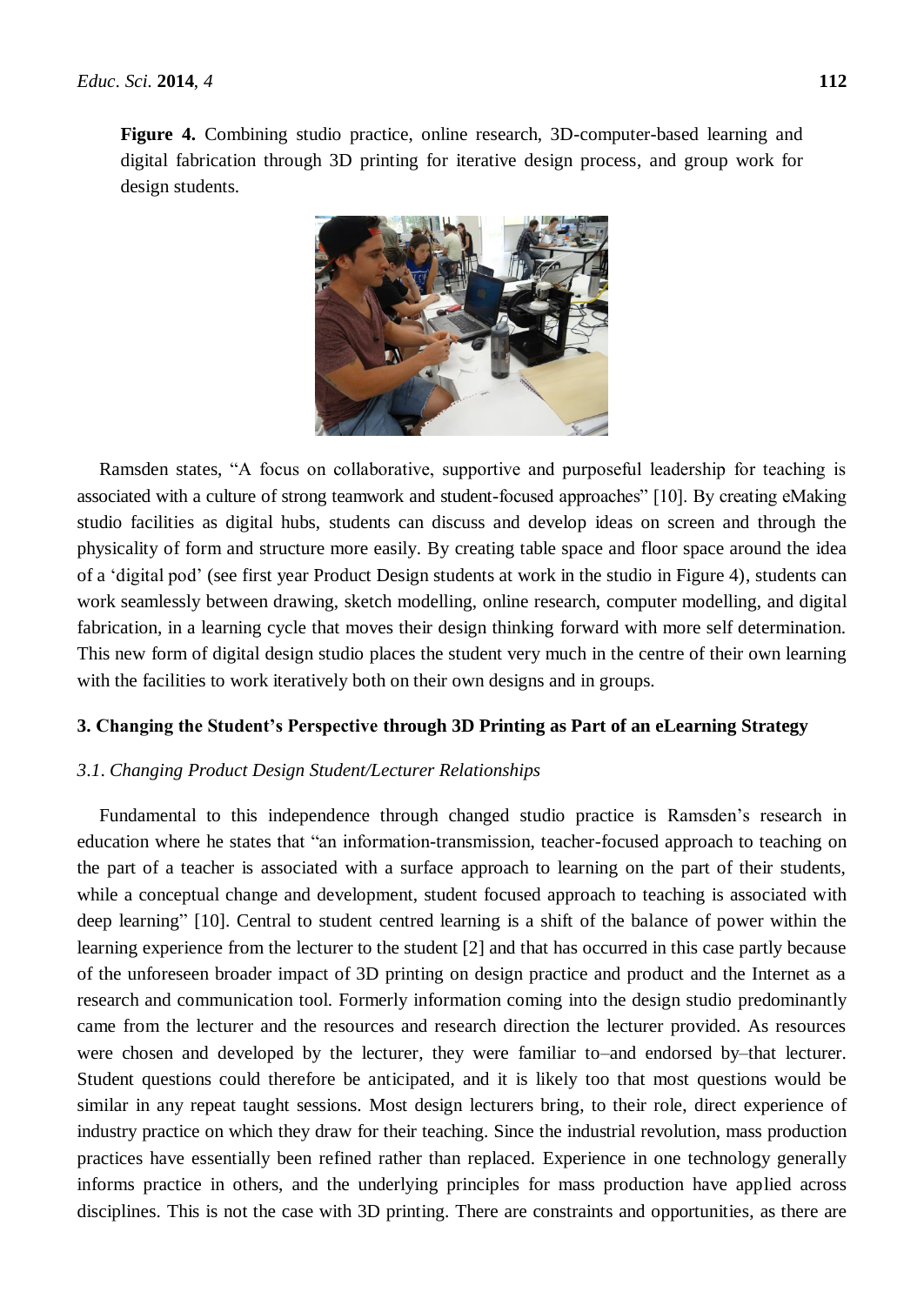with all other production processes, but, for example, removing the upfront cost of mould making makes it possible to create individual designs as a 'one-off' in materials not previously possible. Rules for creating forms and structures are different and the applications are breaking the traditional discipline boundaries, opening new directions for 3D designers to work in. In the majority of cases, lecturers are striving for professional development in these technologies alongside student learning. Credible 3D printing book publications are few at this stage and the rapid pace of development means that Internet resources from credible sources are currently more reliable for accurate up to date information. The breadth of applications affected by 3D printing is so wide–from architecture to medical-that the lecturer would struggle to maintain a sense of developments on their own. It is in therefore in lecturers' interests to encourage students to maintain a watching brief on developments and report them back to the class, and this has led to a change in the relationship between students and lecturers, where the student is as likely–more so as a cohort–to be bringing new information on the spread of the technology to the classroom as the lecturer. This being the case, the information cannot possibly be pre-vetted by the lecturer and inevitably there are conflicting reports, information and opinions. These have to be discussed first hand in class and that puts the learning realistically in the control of the cohort, bringing the lecturer along with it. The student is then likely to form the stronger sense of self-education important for lifelong learning and consider the lecturer as a mentor rather than a leader.

Design graduates will be working on projects that by their very definition are new each time. Creating proactive learners who base their work on researched information and considered opinions is essential for the discipline. Introducing 3D printing into the studio significantly contributes to this (at this time) if the lecturer fosters a broad eLearning approach, encouraging online research, interaction, and discussion. For the lecturer, abandoning 'flight mode' for phones, iPads, and laptops in favour of actively encouraging students to look up every reference in real time during a lecture or discussion allowing time for students to find related references and using live web references over downloaded images and information does require an additional level of confidence and a willingness to allow preplanning to be derailed by a student challenge. However, an advantage of this approach is that it means the lecturer can be as stimulated by the learning as the student, with the relationship between students and lecturers altered by the shared experience (Figure 5 shows a first year student creating her own podcast with the lecturer rather than relying on a premade generic podcast).

**Figure 5.** First year Product Design student creating her own podcast based on a demonstration using her own project rather than relying on generic podcasts uploaded by the lecturers.

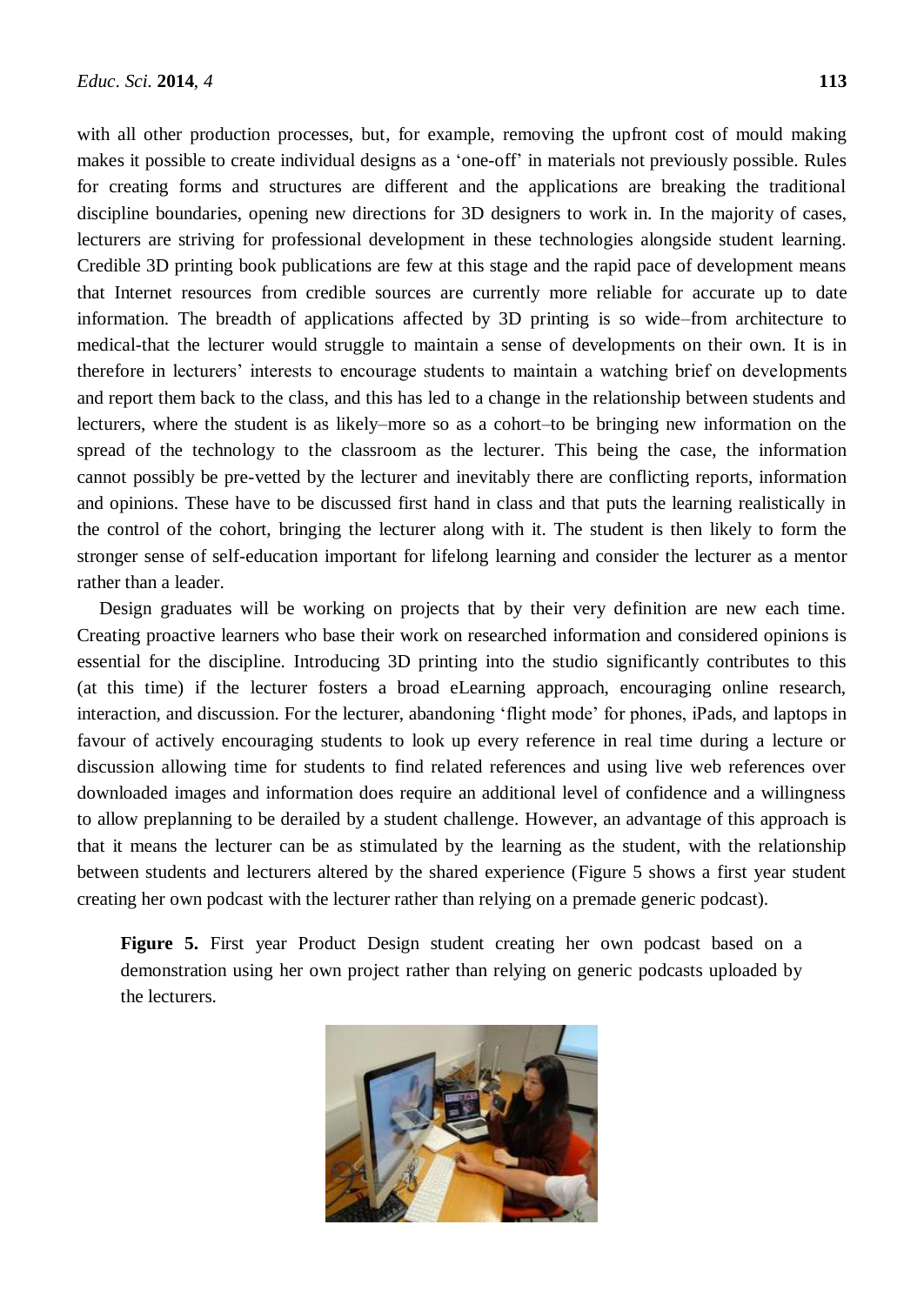In his book, Making Teaching Work [11], Race identifies a growing disconnect in higher education between students and lecturers as a contributory factor to student attrition and suggests lecturer morale is adversely affected for the same reason. The shared experience of exploring rapidly changing 3D printing developments on the Internet that were new to the lecturers and the students at Griffith was shown to reconnect the two groups on a personal level and an enthusiasm for eLearning as part of a blended learning strategy contributed to the development of a version of a 'flipped classroom' approach [12], where students researched the topic outside the classroom and used the time within the classrooms for synthesis, rather than lecturer led dissemination. Courses formatively developed in this way, by lecturers in conjunction with students, contribute to a shared approach to learning that can be positive for all concerned. Educational research into relinquishing control in the classroom has shown that there are benefits from the unpredictability of the experience, for example in courses based on student run simulations [13], that contribute to a deep learning experience that were mirrored in this study. Evidence of this includes student-generated projects that were initiated after the assignments were submitted.

### *3*.*2*. *eLearning in a Global Digital World*

The opportunities for tracking global developments in 3D printing empower the student in the classroom, but eMaking (referring to a practical digital fabrication strategy embedded in the global digital environment) takes student learning outside the studio and into the global digital environment, opening up learning opportunities that contribute to changing student perspective. In design teaching, external feedback has traditionally been provided by real world client projects, however, there are many challenges associated with this strategy [14] as it relies on considerable organisation management from the lecturer and a suitable client, frequently creating conflicts between learning aims and objectives and the values and priorities of the client. eMaking provides alternative opportunities for external interaction. For example, 3D computer assemblies (multiple part models) can be exported as a single part and uploaded onto an international online service provider. The two most significant providers at this time are Shapeways and iMaterialise. Dutch company Shapeways launched its online 3D printing service in 2009, providing industry subsidized printing, introducing nylon products initially, and metals and ceramics since. In four years they have printed over a million objects and been joined by several other online service providers, such as iMaterialise, and it is these services that has enabled a democratised uptake of digital making in undergraduate education. Students at Griffith University open their own account, can upload their model–approved or not by the lecturer–and have it checked by the provider. They then get objective feedback on the viability of their model in terms of printing, and can then choose to print it in a variety of materials. These providers have large build space machines and have additional technologies to FDM, such as selective laser sintering (SLS), which builds the object from powdered material fused into its form in layers by a laser. As this technology supports the printing of assemblies as a single part, students can create complex models with interconnected components, as shown in the model created by a first year Product Design student in Figure 6. In this case, the student had to alter the tolerance in the hinging on the model before it would successfully print.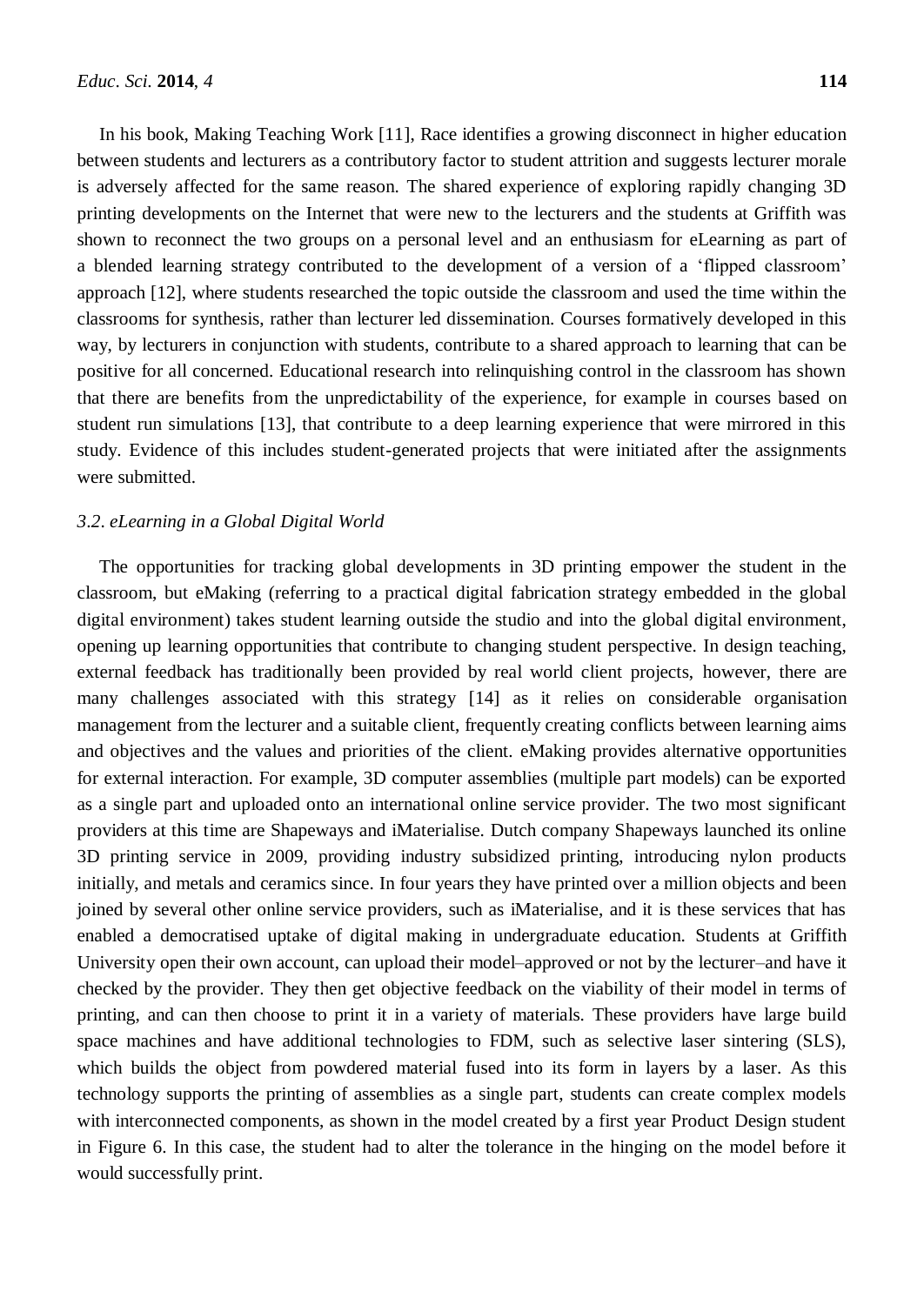**Figure 6.** (**a**) 3D Computer model designed and modeled by first year student, Megan Rowe; (**b**) 3D print of hinged model created by Megan Rowe printed by Shapeways.



**Figure 7.** Example of a build problem (**a**) and the Shapeways problem report (**b**)



Unless the data provided meets the constraints of the particular technology chosen and the restrictions that apply to that specific material, the object will not be printed, as shown in Figure 7 where the wall thickness in parts of the model were insufficient. The student can refine the data and resubmit, independent of the lecturer. This significantly changes the relationship of the student to the lecturer and to their own learning as the student learns about the constraints or advantages for their design before the lecturer.

Working with international providers, such as Shapeways and iMaterialise, places the student outside the university environment and within a global environment. eMaking takes this a step further by facilitating shared global design practice and in particular learning experiences. For around five years a global design studio has been operating in collaboration between universities, real world clients and working production facilities [15]. In this initiative, partner institutions were chosen from around the world. A shared virtual design studio project was created to operate 24 h a day, coming online in different parts of the globe in the different time zones. One of the challenges of working within this international virtual design studio is maintaining the iterative screen to reality process needed with the design of physical objects. Three-dimensional printing creates that link and allows for design ideas to be shared both on screen and off, particularly where issues of communication across languages are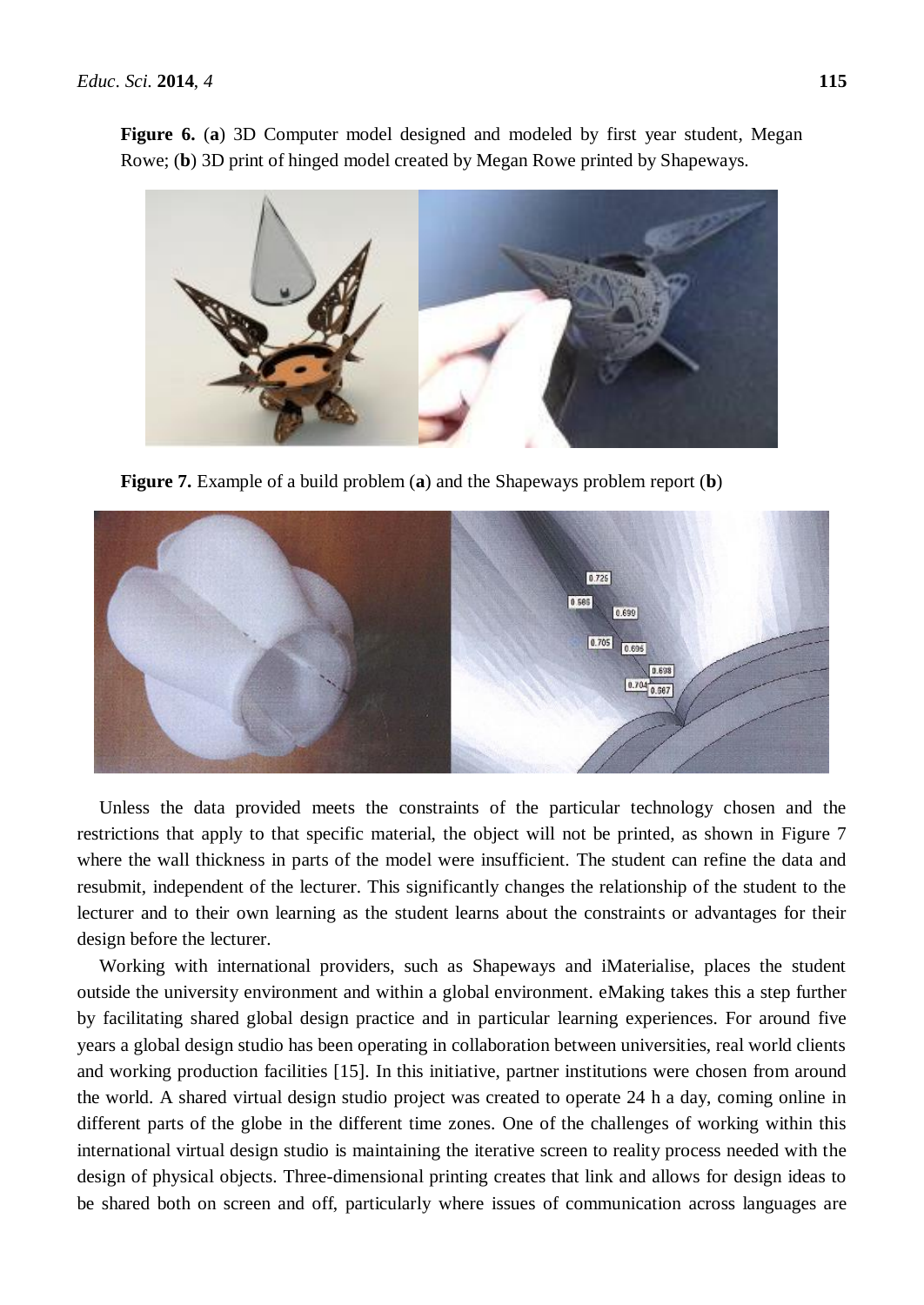involved. It opens up opportunities for online learning at another level that have implications for other disciplines.

This type of activity provides not only design learning, but also opens the curriculum up to internationalisation. Working with students, manufacturers, and clients from different continents requires a corresponding drive to include a cultural understanding of the background of the partners. Design in context for this form of eLearning needs to broaden to ensure not only a historical context, but, also, a cultural context. For the partnership to be effective, learning has to go beyond studying examples of design from other countries to exploring and understanding the behaviour and expectations of different cultures [16]. Group working takes on a new perspective.

# **4. eLearning, eMaking Changing the Students' Understanding of the World and the Role of the Designer**

# *4*.*1*. *Learning about Sustainability through eLearning and 3D Printing*

In the last six years the attitudes towards sustainable design practice have changed. Legislation in Europe has been a driver for change, with manufacturers now responsible for products at the end of life. Design for disassembly and products to be repaired either by the manufacturer, or even the customer, are becoming more prevalent and product service system thinking is replacing the cradle to grave model of design. At the same time, there has been an upsurge in interest in making. Since 2006, the 'Maker Society' has grown to the point where the regular Maker Fairs in the US have upward of 160,000 people attend, and the online 3D printing service provider, Shapeways, has more than 150,000 virtual models uploaded to its site, predominantly by the general public. eMaking in the studio, particularly with 3D printing, connects design students with that movement.

For design education, the sustainability imperative gradually emerged between 2000 and 2010 as a shift in design education projects from commercial to socially responsible. Even the nineties design celebrity Philippe Starck changed his outlook stating: "We have to replace beauty, which is a cultural concept, with goodness, which is a humanist concept" [17]. The student designer is no longer encouraged to emulate iconic designers, but to look towards the complexities of designing within social and environmental responsibilities whilst still meeting the economic viability imperative behind the creation of products.

The book Natural Capitalism: The Next Industrial Revolution [18] highlighted the product service systems approach as a design response to the sustainability imperative, with services over products. From the design educator's point of view, this heralded the need to teach students to apply design thinking to much broader commercial and business issues, and questioned the teaching of traditional production areas within design education.

Three-dimensional printing provides a new starting point for teaching about meeting the sustainability imperative as it can potentially revolutionise production and design by fundamentally changing how businesses operate. Hugh Aldersley-Williams, in the RSA 'The New Tin Ear: Manufacturing, Materials and the Rise of the User-Maker', suggested that the industrial revolution created a 'temporary interlude' that will recede as distributed manufacturing again becomes prevalent and demand for mass customisation replaces mass production because of 3D printing [19]. It is a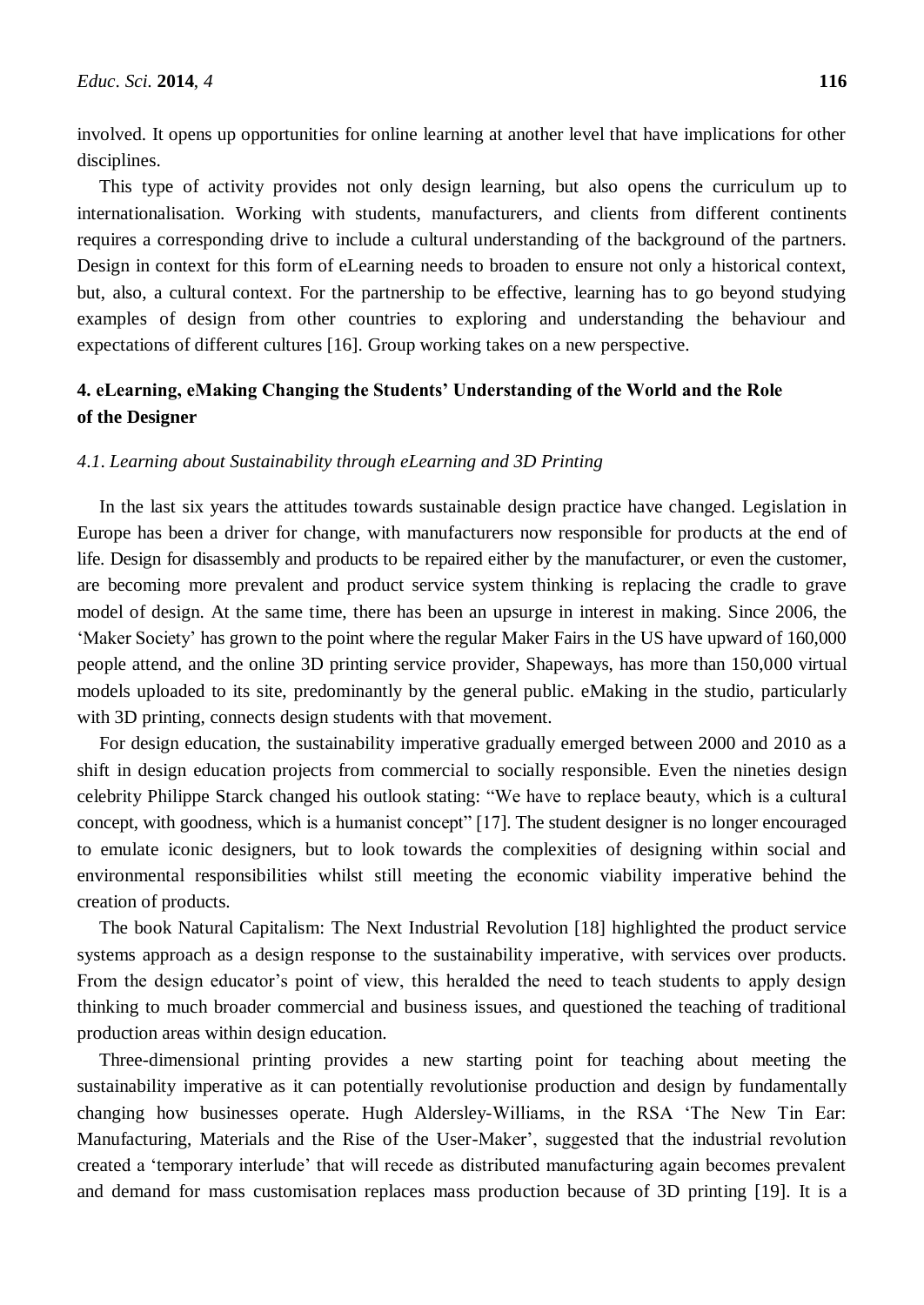challenging concept for students and therefore an interesting teaching tool. All products are designed in response to their method of production and distribution. Not only will all products need to be redesigned if 3D printing and digital communication continues to develop as it is, but the entire way design is organized and products distributed will have to be rethought. The spare parts industry is a good example. Currently, multiple replacement parts are made at the same time as the original objects they are designed to service, then stored and shipped out as needed. With global digital communication and digital fabrication, it is possible to now store the data files for those objects and print them singly at the destination they are required on demand. No moulds will need to be retained and no-one will have to judge in advance how many of each item may be required over the years. This affects not only design and manufacturing, but logistics and digital communications as well. Students studying design will need to be inculcated into a new way of thinking about design, production and distribution that questions every aspect of every product and have a heightened appreciation of the interconnectedness of the digital and the real. Bringing 3D printers into the classroom highlights and addresses this need, embedding eMaking as part of an actively eLearning approach connects the student to the changing digital design and production environment.

The lines of screen to reality between the physical object and the web are also blurring through the advent of 'Co-design'. Co-design is a practice that is emerging directly as a result of the possibilities provided by 3D Printing to individually print customized objects. Designers set up product parameters online that the consumer can directly interact within to influence the form of their product [20]. This practice is changing how design is taught and further merging the screen and reality, online-offline relationships in design and making.

# *4*.*2*. *Connecting with Society*

Contrary to what could be expected with the rise of the Internet and the virtual environment, the Maker Society, as defined by Anderson in his book Makers: The new industrial revolution [21], has not been killed off by the digital, but in contrast is experiencing a resurgence, led by increased communication through Web 2.0 and new digital making opportunities. The barriers between online and offline are becoming blurred in a combined digital and physical environment. Three-dimensional printing is part of this unification and can be an empowering learning tool for anyone, changing their relationship with the virtual and the physical, allowing them to take ideas and thinking from screen to reality and back again in an iterative, connected process. A product design teaching related example of this phenomenon has been the rise of the networked Fab Labs [22]. These were an initiative by Neil Gershenfeld, the Director of the Massachusetts Institute of Technology Centre for Bits and Atoms, to provide open access to high technology digital making equipment. Initially set up as an experiment to meet his academic requirement for community engagement, this project has spread throughout the world, with 117 registered sites, predominantly in Europe and America, with some of the most innovative projects coming out of Fab Labs in more remote locations, such as Afghanistan. CNC routering, laser cutting, digital embroidery, electronics, and 3D printing are provided in a Fab Lab as Gershenfeld suggests that the digital basis for the advanced technology making facilities reconnects the two worlds, digital and physical.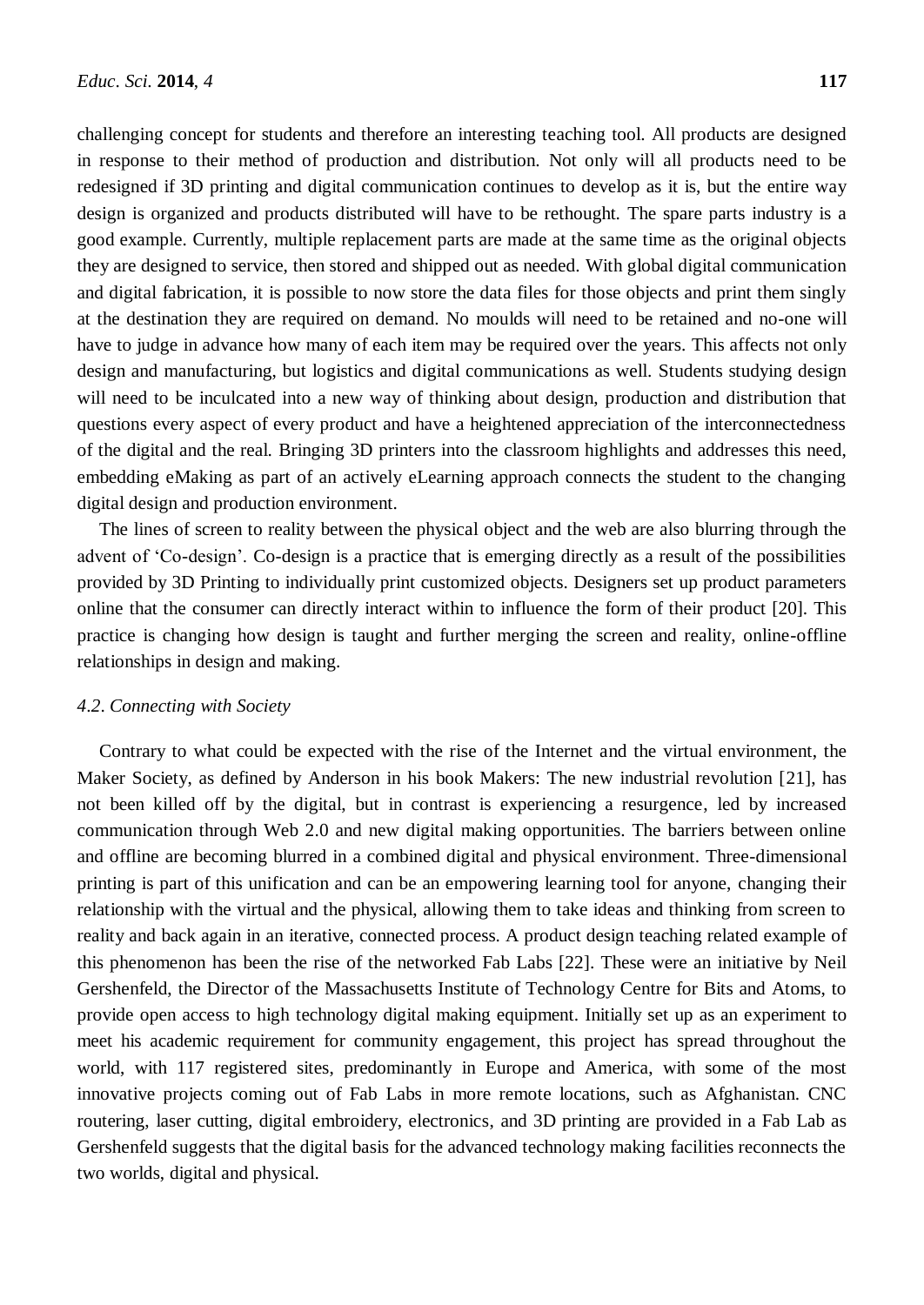The 3D Digital Media design department at Griffith University supported a trial Fab Lab in Brisbane in February 2013 [23] in conjunction with the digital hub section of the State Library, called The Edge, that has led to the launching of Brisbane's first official Fab Lab. Students will be encouraged to work with The Edge as part of professional practice, providing an alternative interpretation of industrial project work, and allowing them to gain an understanding of the role of Fab Labs in social inclusion and as part of a worldwide movement to provide access to advanced technology for the general public and support individual innovation and the Maker Society.

3D printing as a transformative technology opens up an avenue of study addressing the transferable skills needed to foster an understanding of social and civic responsibilities and human rights that is useful for the lecturer in meeting graduate attributes in this area, as well as in design teaching, and Internet connectivity allow to students to research contemporary issues. For example, studying the potential of 3D printing for humanitarian logistics means students can work at the cutting edge of new developments in logistics worldwide alongside experienced professionals as they are happening now. Students are also introduced through developments in 3D printing to ethical debates, for example, on the potential to use desktop printers to create plastic guns. One Masters student at Griffith in 2013 was interested in the use of biomaterials to create a scaffolding for a damaged heart that was 3D printed to allow the patient's own cells to grow around it. The student was interested in the potential to then alter the structure of a functioning heart and worked with a pathologist and cardiologist to develop and 3D print a provocation piece for discussion on the ethics of human engineering research as shown in Figure 8. This project created links across disciplines within the university between clinicians, design, art, and engineering, and has suggested new directions for postgraduate projects that are beyond the scope of current practice of any of those concerned. It is an example of how 3D printing and eLearning have had an impact on design learning at Griffith University far beyond the physical making of objects in the classroom.

**Figure 8.** Heart provocation models by MA student Kaecee Fitzgerald (**a**) CAD model; (**b**) 3D print from the CAD model; and (**c**) heart in action showing flow.



# **5. Conclusions**

Since 2010, when online service providers began operating effectively, Griffith has introduced 3D printing into the product design curriculum, with the first desktop printers brought into the design studio in 2011. The printers initially appeared to have limited use and potentially very little impact on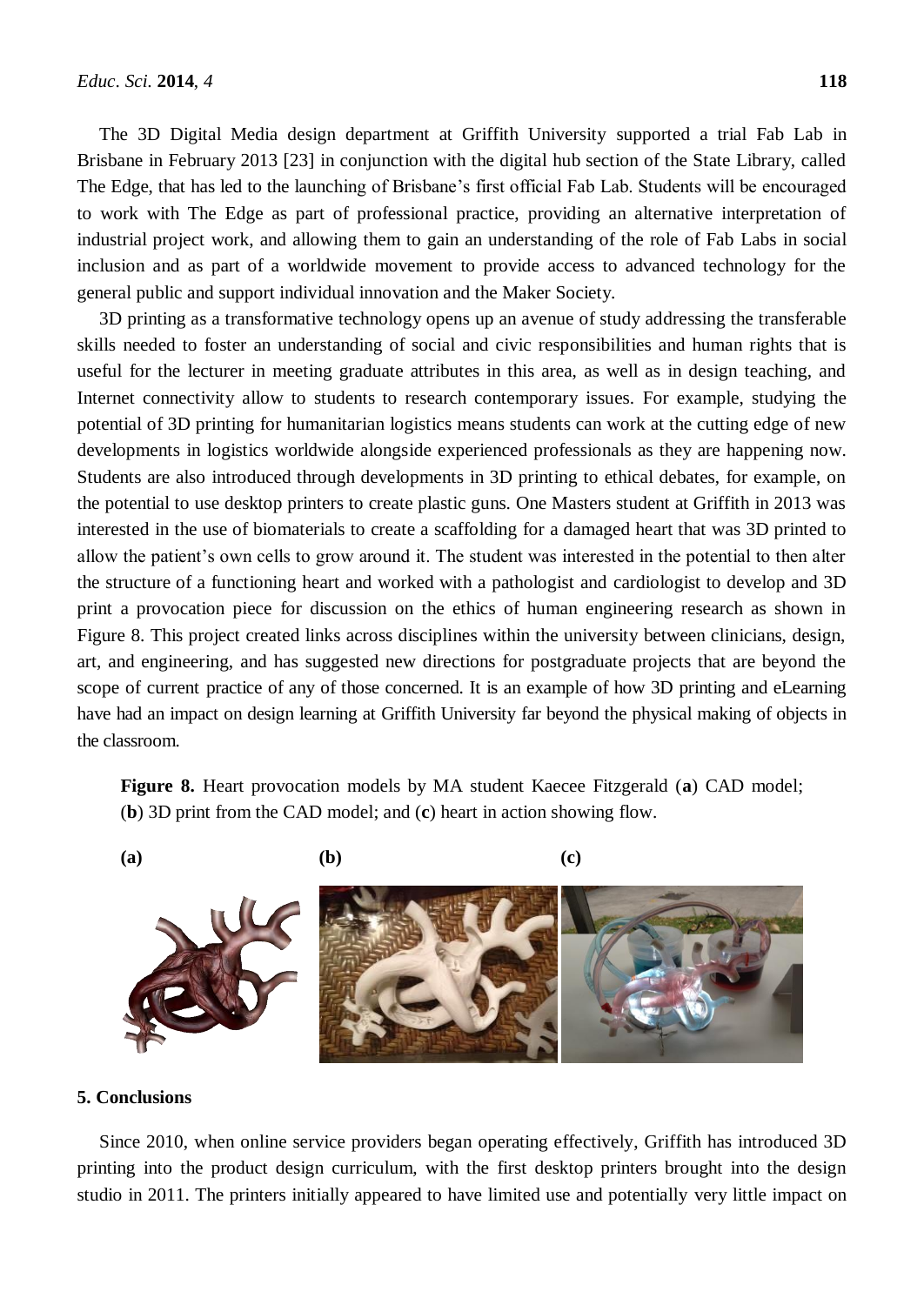pedagogy. However, their impact at Griffith cannot be compared to adding the facility for a conventional technology, such as rotational moulding, as 3D printing has not remained as an isolated technology. The practical action research project, run during 2013 to explore changing practice in the design studio, through the introduction of an eLearning strategy based on eMaking, was as a specific response to the changing role of the product designer with 3D printing in conjunction with Web 2.0. Whilst there has been considerable educational research into the use of 3D printing as a visualisation tool in education, for example in the study of mathematics as illustrated by the work of Segerman on the visualisation of equations [24], this study has demonstrated how the technologies support new educational approaches for student centred design eLearning both in the physical studio and as part of the broader design community.

According to Dee Fink, in his text on creating significant learning experiences; "When teachers want students to enhance their human interaction capabilities, they have to find ways to help them become more self-aware and other-aware in relation to the subjects being studied" [25]. eMaking has been shown in this study to provide the lecturer with new ways to create appropriately significant learning opportunities for the current generation of students, to aid deep learning that changes their perspectives. For designers, creating proactive, lifelong learners is central because design involves applying process to practice in new situations with each new design brief. Graduates need to be able to scope a project through initial and self-initiated research, frame a design problem, construct a design brief and map a design development process fed by directed research that they themselves identify. Prescribed projects do not support the student in learning this approach. Shifting the balance of power, enabling proactive, lifelong learners–self-directed and self-motivated–is as vital in design education as is possible for any discipline.

As, fundamentally, 3D printing is being heralded as 'Industrial Revolution 2.0' [21] due to its impact, not only on commercial design and production practices, but also on business practices and distribution - and education. Its applications are not limited to one discipline and, thus, the myriad of projects it affects are too numerous, and the speed with which its influence is spreading is too fast, for a lecturer to track. This study has found that students do bring new examples to the attention of their peers and the lecturer on a daily basis. The lecturer role shifts to facilitator in a studio environment where the responsibility for providing information to the group is shared by the students, where advances in the technology are news to the lecturer and student at the same time, and the student can fact check or supplement any statements made by the lecturer online.

Dee Fink [25] challenges that a rethink of approach is required by faculty in response to the current realities of learning: "Making holistic, multidimensional changes in the way educational programs are created and supported, modifying traditional procedures related to faculty work and to the evaluation of teaching, establishing new centres for instructional development, and coordinating student development with faculty development will require time, energy and commitment" and argues for the benefits of creating additional and innovative learning opportunities: "When a teacher finds a way to help students achieve one kind of learning, this can in fact enhance, not decrease, student achievement in the other kinds of learning." eMaking as part of an eLearning strategy will require the lecturer to operate differently than in conventional learning, but if designed with the aim to improve the wellbeing of students and lecturers has the potential to bring a range of learning benefits from changed practice. Rethinking learning with eMaking is not only driven by the development of making skills, or even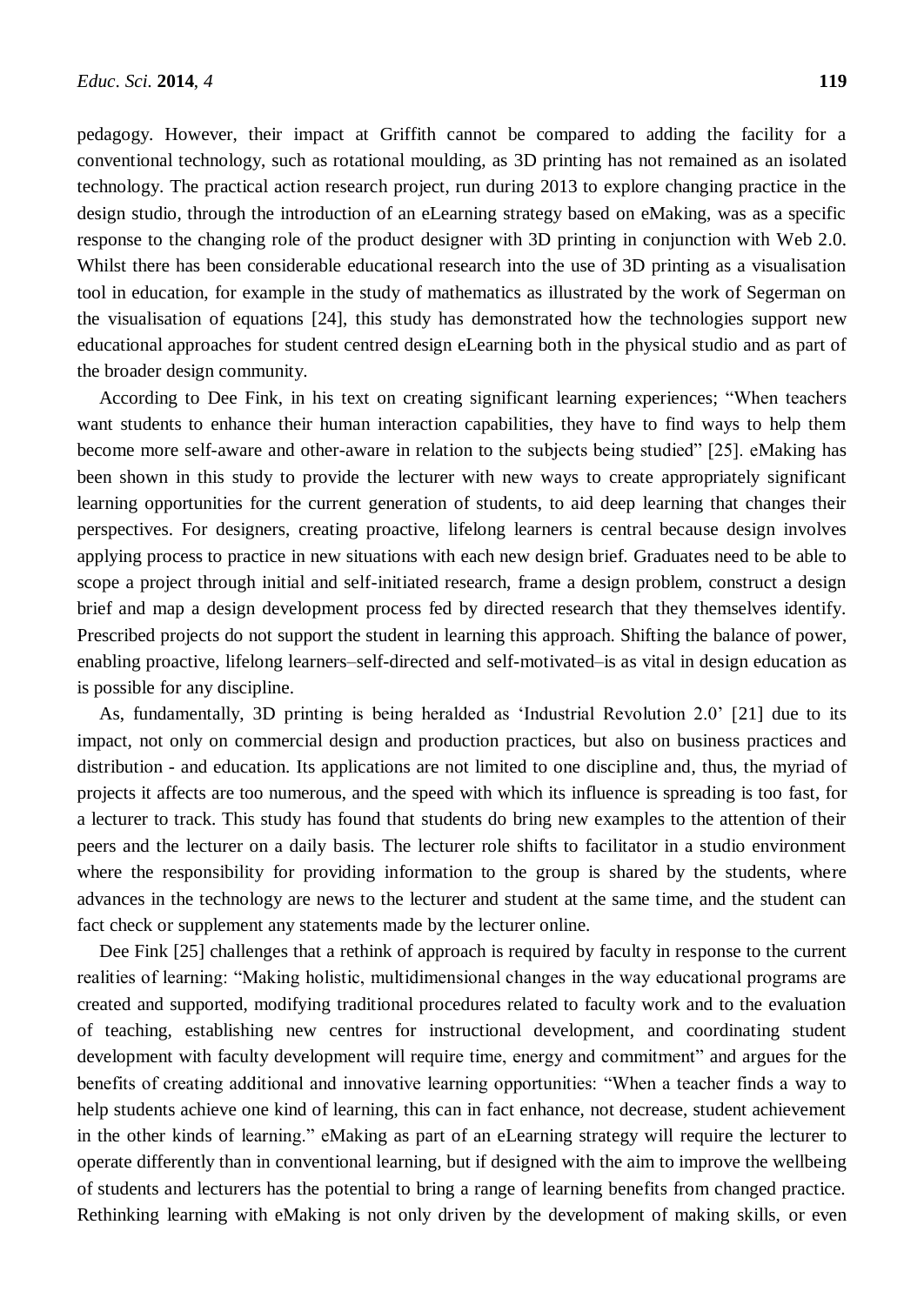design skills that stretch into systems thinking, but also transferable skills, such as cultural understanding and the ability to map and engage with proactive learning. Beyond that, it connects students to new developments that are radically rewriting their discipline and introduces it in an accessible way. Far more than for other areas of design, 3D printing and eMaking is providing the opportunity–even necessity–for a shift in practice that ensures the student is at the centre of their learning, in control of their learning, and a proactive partner in creating and supporting the learning environment.

# **Acknowledgments**

The author would like to thank the students of QCA, Griffith for their enthusiasm for exploring this new way of working and permission to photograph their work and activities in the studio, and Samuel Canning for his collaboration in design studio practice and research.

# **Conflicts of Interest**

The author declares no conflict of interest.

# **References**

- 1. Loy, J. Supporting creative learning for rapid prototyping and additive manufacturing through lessons from creative learning for CNC routering and laser cutting technologies. In Proceedings of the New Zealand Rapid Prototyping Conference, Auckland, New Zealand, 7-8 February 2011; Diegel, O., Ed.; Auckland University of Technology: Auckland, New Zealand, 2011.
- 2. Weimer, M. *Learner-Centered Teaching: Five Key Changes to Practice*; Jossey Bass: San Francisco, CA, USA, 2002.
- 3. *The Making of Design*; Terstiege, G., Ed.; Birkhauser: Basel, Switzerland, 2009.
- 4. Loy, J.; Canning, S. Changing the emphasis of learning through making in technology education. In Proceedings of the Technology Education Research Conference on Best Practice in Technology, Design and Engineering Education, Gold Coast, Australia, 5–8 December 2012; Middleton, H., Ed.; Griffith University: Brisbane, Australia, 2012; Volume 2, pp. 19–25.
- 5. Intel. An Internet Minute. Available online: http://www.intel.com/content/www/us/en/communications/internet-minute-infographic.html (accessed on 24 June 2013).
- 6. Loy, J.; Canning, S. Reconnecting through digital making. *Ind*. *Design Educ*. *Netw*. **2013**, *2*, 12–21.
- 7. Wallis, L.H. [Building the Studio Environment.](http://ecite.utas.edu.au/51481) In *Design Studio Pedagogy: Horizons for the Future*; Salama, A.M., Wilkinson, N., Eds.; Urban International Press: Gateshead, UK, 2007; pp. 201–218.
- 8. Milton, A.; Rodgers, P. *Product Design*; Laurence King: London, UK, 2011.
- 9. Make Space project. Available online: http://dschool.stanford.edu/makespace/ (accessed on 3 October 2013).
- 10. Ramsden, P. *Learning to Teach in Higher Education*, 2nd ed.; Routledge Falmer: Oxon, UK, 2003; p. 237.